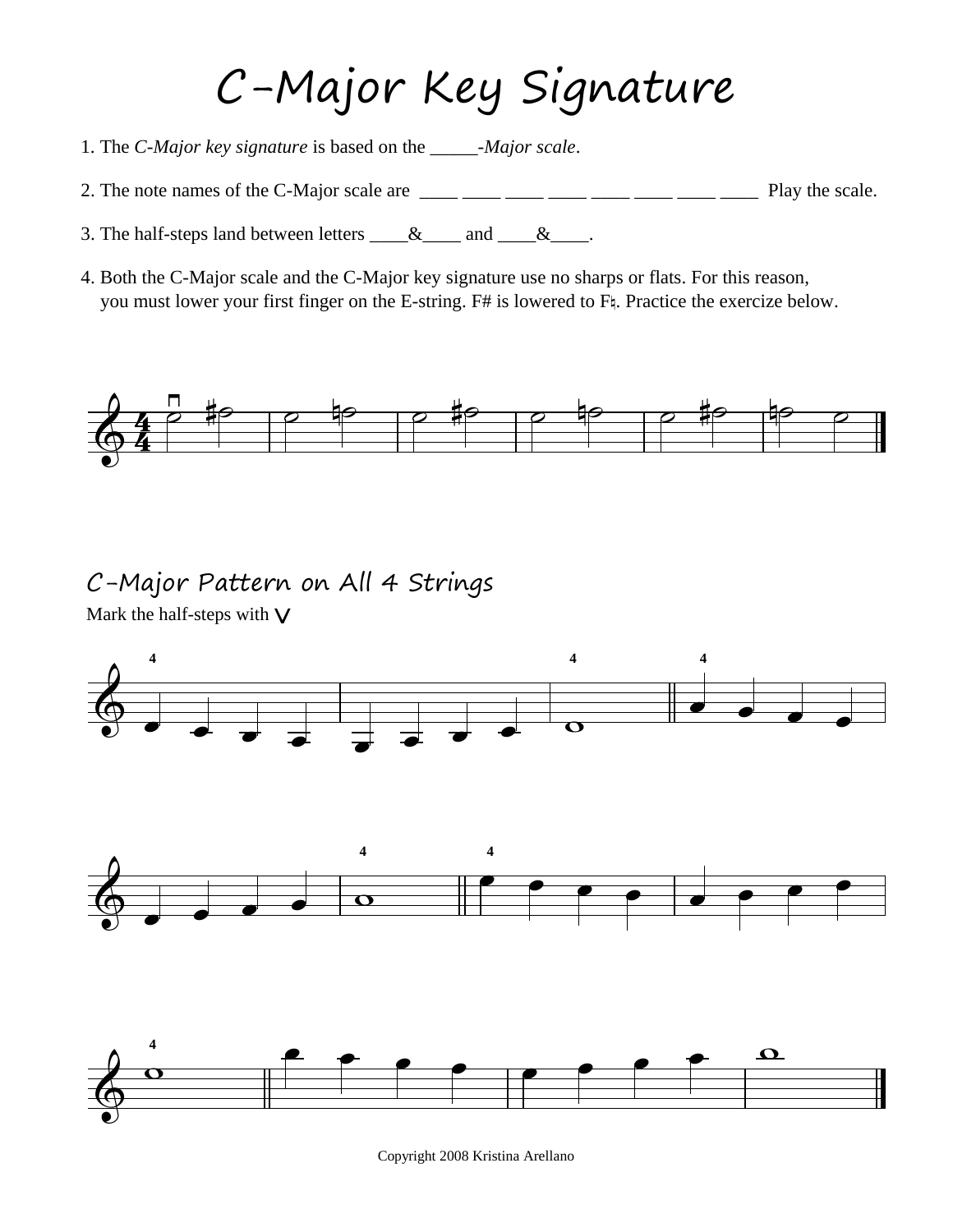## Gymnastics or Rock-Climbing? -Kristina Arellano

Which version sounds more like rock climbing: playing the song WITH the slurs or WITHOUT the slurs?



![](_page_1_Figure_3.jpeg)

![](_page_1_Figure_4.jpeg)